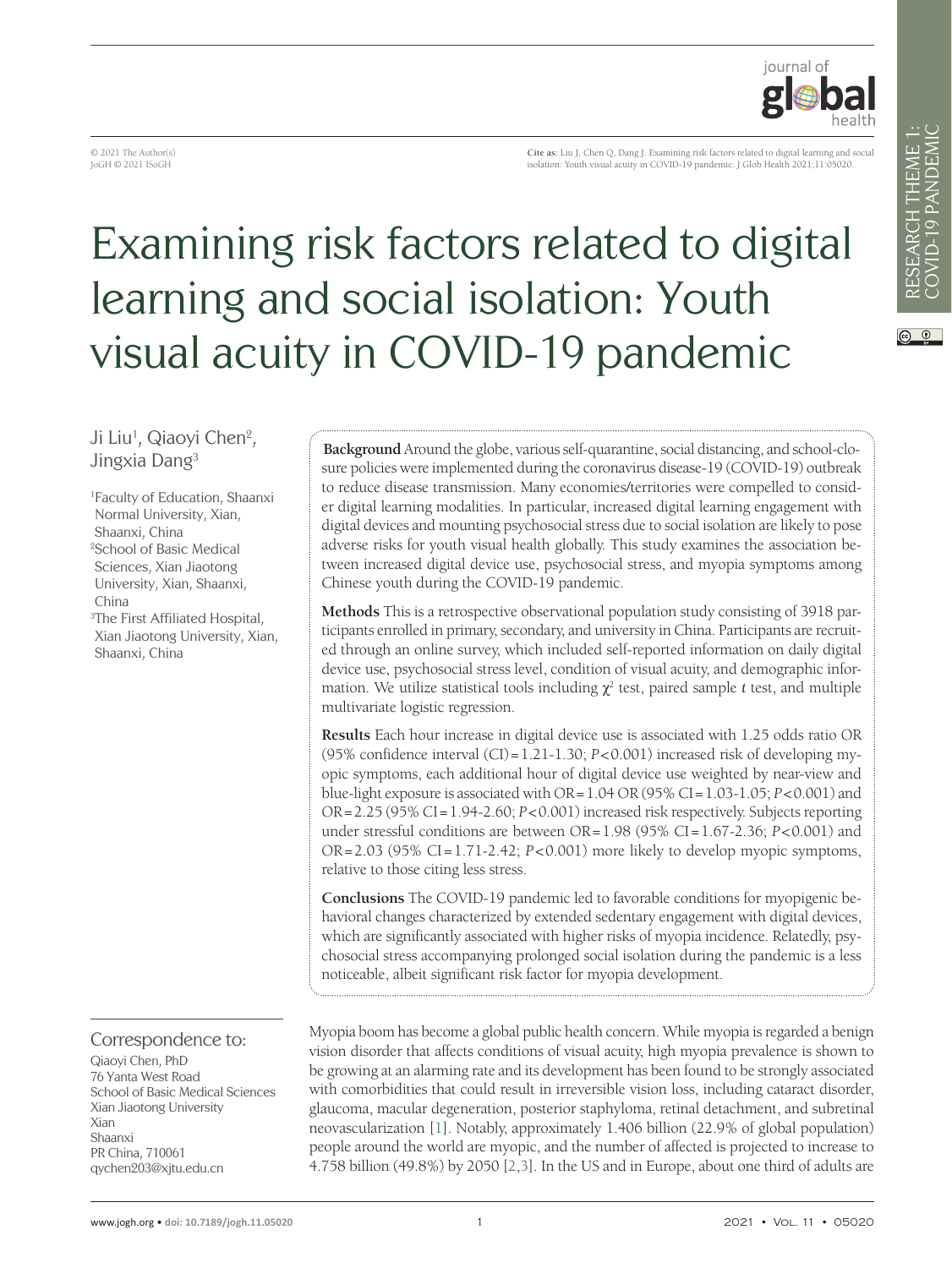RESEARCH THEME 1: COVID-19 PANDEMIC

RESEARCH THEME 1:<br>COVID-19 PANDEMIC

Risk factors for myopia development include age, gender, hereditary myopia condition, near vision work, electronic device use, sedentary time, and psychosocial stress [\[9](#page-6-7)]. Recent evidence has suggested that the coronavirus disease-19 (COVID-19) induced school-closures and home-confinement are positively correlated with progression of myopia in school-age adolescents [[10\]](#page-6-8). Around the world, various self-quarantine and social distancing policies were implemented during the COVID-19 outbreak to reduce disease transmission. Despite the effectiveness in controlling the pandemic, these wide-ranging quarantine measures have fomented many unexpected consequences, including psychological stress due to social isolation and obesity as a result of limited outdoor activities. In addition, new evidence suggests that the pandemic has created favorable circumstances for promoting the development of refractive error among youth [\[11\]](#page-6-9). During the pandemic, school-age youth in more than sixty economies/territories faced widespread lockdowns and school-closures, and have to consequently resorted to remote digital learning arrangements [[12\]](#page-6-10). On the one hand, strict social-distancing measures and home quarantine requirements promulgated by authorities strongly influence psychosocial stress, which can have consequential impact on youth's mental and physical health [\[13](#page-6-11)]. On the other hand, remote digital learning arrangements have become common strategies to remediate adverse effects of pandemic-related school closures, but extended periods of digital device use and the associated exposure to near-view digital screens can be detrimental to young people's visual development [\[14\]](#page-6-12).

Critically, psychosocial stress has been identified as a key risk factor associated with psychosomatic reaction in the visual system [\[15\]](#page-6-13), and symptomatic release of stress hormones can lead to vascular dysregulation [[16](#page-6-14)] and influence vascular tone degradation around the optic nerve [[17](#page-7-0)]. In pathological studies, acute psychosocial stressors were identified as key channels leading to increased vision loss risks, due in part to imbalanced autonomic nervous system functioning and spasm in ciliary muscles [\[18\]](#page-7-1), and are associated with poor vision field performance [\[19\]](#page-7-2). Specifically, intensive eye use in a combination of stress hormone release [[20](#page-7-3)], which can activate inflammatory responses and elevate the straining of tissues and muscles around the eye through neural activation of signaling pathways in immune cells [[21](#page-7-4)]. In the context of significant disruption to regular school activities and elevated levels of social uncertainty during the COVID-19 pandemic, ocular impact as result of psychosocial stress among youth populations is likely more pronounced due to multiple overlap of school-closures and home-confinement. In this regard, the associated risks of vision irregularities as a result of widespread school disruptions during an ongoing pandemic demand greater health attention globally.

Additionally, the global transition to digital learning modalities during the COVID-19 pandemic is reasonably expected to compound the adverse visual health consequences of increased psychosocial stress among young people. For one, sharp increase in digital device engagement due to online instructional and learning requirements may expose young children to excessive near-view hyperopic defocus stimulation [\[22](#page-7-5)], which can trigger abnormal axial growth [[23\]](#page-7-6) and lead to premature refractive error development [[24\]](#page-7-7), particularly among youth whose visual system is experiencing rapid growth. For another, large and concentrated dose of blue light emitted from electronic screens can promote retinal pigment epithelium dysfunction [\[25\]](#page-7-8), which can lead to destabilization of the outer blood-retinal barrier between neuroretina and the choroids [[26](#page-7-9)] causing critical delays in retinal growth signals [\[27](#page-7-10)]. To this end, while existing physiological research suggests that both channels may contribute considerable myopic vision risks during a time characterized by new norms in learning arrangements, pre-COVID-19 pandemic population studies have suggested that use of electronic devices did not significantly increase risk of myopia among school-age youth [[28\]](#page-7-11).

In sum, although myopic visual acuity risks amidst increased digital device use and elevated psychosocial stress among youth during the COVID-19 pandemic has been a key global health concern, the magnitude of its adverse impact and the channels through which effects operate are not well understood. Leveraging a large-scale population survey, this study sets out to examine the potential vision implications as a result of increased digital device use and psychosocial stress among Chinese youth during the COVID-19 pandemic.

# METHODS

## Study design

This study was approved by the Shaanxi Normal University Institutional Review Board. Informed consent was obtained electronically from subjects, or parents/guardians of subjects. Between the months of January and May 2020, schools were closed nationwide in China due to the first wave of the COVID-19 pandemic. An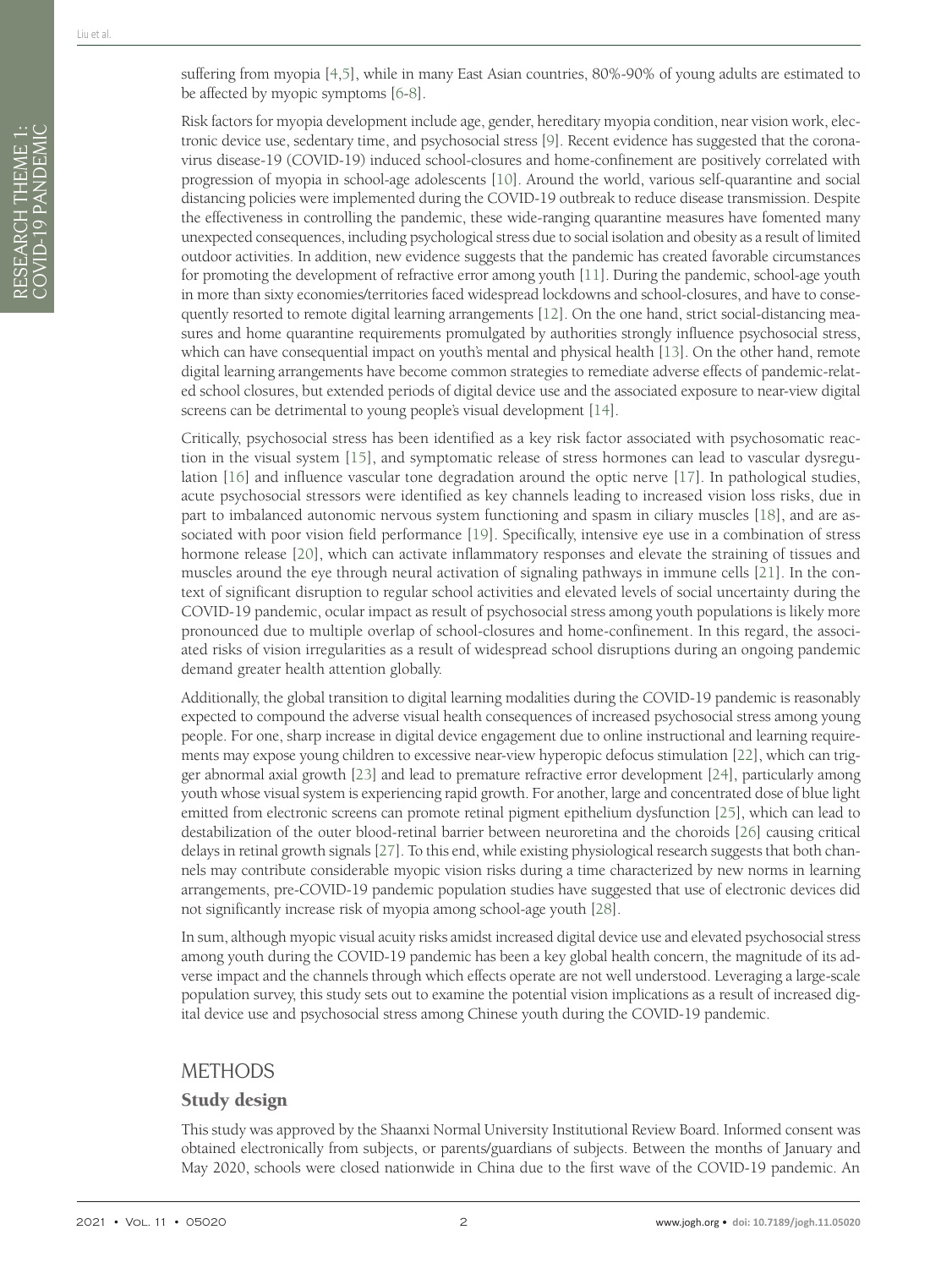online survey was conducted between May 12 to May 18, 2020 by *Teacher Daily* (*Jiaoshibao*), which is a nationally-known education press. Quality of the survey was ensured using Delphi approach, which included a panel of clinical ophthalmologist, education practitioner, public health researcher, who guided the design of instruments and sampling approach. Each questionnaire on average takes about 10-15 minutes to complete, and is intended to guide respondents to report their time use, visual acuity condition, and stress level information during the pandemic school-closures. Inclusion of subjects in this study were based on the following selection criteria: (1) could fully understand contents of the questionnaire; (2) presently enrolled in primary, secondary, or university; (3) voluntary participation; (4) submitted only one response using the same Internet Protocol (IP) address; (5) acknowledged informed consent. A total of 3918 subjects satisfied the inclusion criteria and are included in the analytic sample.

Information on sample descriptive statistics is presented in **[Table 1](#page-2-0)**. Among 3918 subjects who are included in the analytic sample, 1536 (39.2%) reported symptomatic myopia development during the COVID-19 school closures. Prevalence of pre-pandemic myopia in the analytic sample is 57.8%. The analytic sample is comprised of 2072 (52.9%) female and 1845 (47.1%) male subjects, among which 2234 (57.0%) are enrolled in primary, 1171 (29.9%) are enrolled in secondary, 513 (13.1%) enrolled in university; 615 (15.7%) are located in rural areas, 392 (10.0%) are located in urban-rural transitional areas, and 2911 (74.3%) are located in urban cities. In terms of daily digital device use, subjects report an average of 3.91 unweighted hours (95% confidence interval (CI)=3.83-3.98; standard deviation  $(SD)$ =2.33). Once accounting for near-view eye use that vary by device type, the sample average rises to  $14.29$  near-view weighted hours  $(95\% \text{ CI} = 13.94-14.63; SD = 10.9)$ , whereas the sample mean is 0.84 blue-light weighted hours  $(95\% CI = 0.82 - 0.85; SD = 0.55)$ . These numbers suggest that during the COVID-19 pandemic, digital device use duration is substantial among Chinese youth, especially accounting for near-view eye use interaction with devices such as smartphones. More importantly for psychosocial stress during the COVID-19 school-closure, 846 (21.6%) subjects reported as being "Stressful", whereas 458 (11.7%) indicated that they consider themselves to be "Relaxed," and the remaining 3027 (66.7%) self-report as indifferent between feeling stressed or relaxed.

| <b>VARIABLE</b>                                                 | <b>TOTAL</b> | INCIDENCE OF MYOPIC SYMPTOMS (YES = 1, NO = 0) |         |         |  |  |
|-----------------------------------------------------------------|--------------|------------------------------------------------|---------|---------|--|--|
|                                                                 | (PERCENT)    | Count                                          | Percent | P-value |  |  |
| Incidence of myopic symptoms:                                   |              |                                                |         |         |  |  |
| Yes                                                             | 39.2         | 1536                                           |         |         |  |  |
| No                                                              | 60.8         | 2382                                           |         |         |  |  |
| Sex:†                                                           |              |                                                |         |         |  |  |
| Female                                                          | 52.9         | 774                                            | 41.9    | 0.001   |  |  |
| Male                                                            | 47.1         | 762                                            | 36.8    |         |  |  |
| Level of study:†                                                |              |                                                |         |         |  |  |
| Primary                                                         | 57.0         | 711                                            | 31.8    |         |  |  |
| Secondary                                                       | 29.9         | 647                                            | 55.3    | < 0.001 |  |  |
| University                                                      | 13.1         | 178                                            | 34.7    |         |  |  |
| Location of residence:†                                         |              |                                                |         |         |  |  |
| Rural                                                           | 15.7         | 238                                            | 38.7    |         |  |  |
| Urban-rural                                                     | 10.0         | 113                                            | 28.8    | < 0.001 |  |  |
| Urban                                                           | 74.3         | 1185                                           | 40.7    |         |  |  |
| Pre-pandemic myopia condition:†                                 |              |                                                |         |         |  |  |
| Yes                                                             | 57.8         | 943                                            | 57.1    | < 0.001 |  |  |
| No                                                              | 42.2         | 593                                            | 26.2    |         |  |  |
| Daily digital device use, unweighted hours (mean, s.d.)#        | 3.91, 2.33   | mean $(1)$ -mean $(0) = 1.54$                  |         | < 0.001 |  |  |
| Daily Digital Device Use, near-view weighted hours (mean, SD)#  | 14.29, 10.9  | mean $(1)$ -mean $(0)$ = = 5.99                |         | < 0.001 |  |  |
| Daily Digital Device Use, blue-light weighted hours (mean, SD)# | 0.84, 0.55   | mean $(1)$ -mean $(0) = 0.34$                  |         | < 0.001 |  |  |
| Psychosocial stress: †                                          |              |                                                |         |         |  |  |
| Stressful                                                       | 21.6         | 510                                            | 60.4    |         |  |  |
| Relaxed                                                         | 11.7         | 100                                            | 21.8    | < 0.001 |  |  |
| Indifferent                                                     | 66.7         | 926                                            | 35.4    |         |  |  |

<span id="page-2-0"></span>**Table 1.** Sample descriptive information and univariate analysis results\*

SD – standard deviation

**\***In the first analytic stage, we report a series of bivariate associations between subjects' background information and vision condition during the COVID-19 school-closures using univariate analysis.

 $\uparrow$ *P*-value based on  $\chi^2$  test.

‡*P*-value based on *t* test.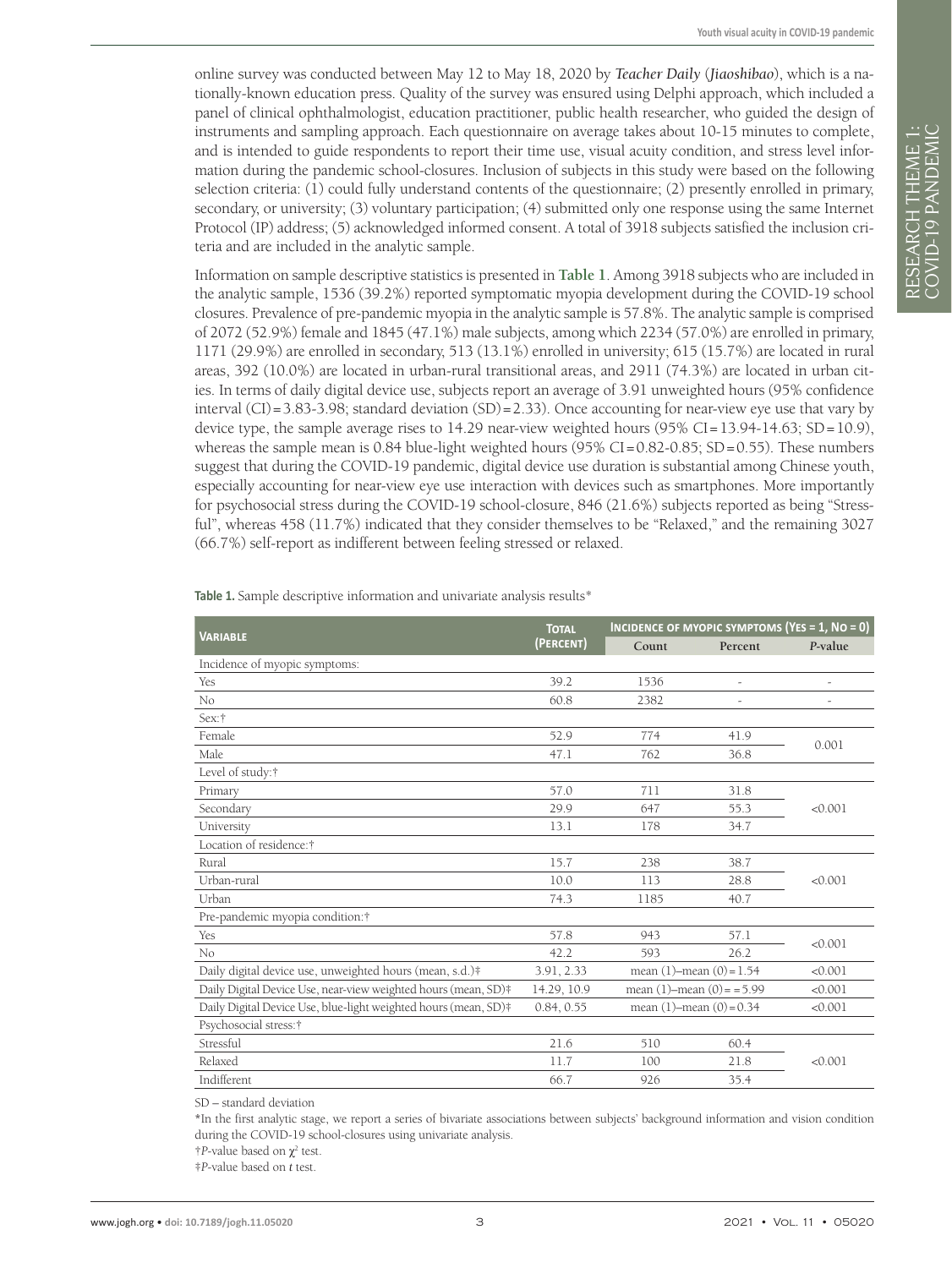RESEARCH THEME 1: COVID-19 PANDEMIC

RESEARCH THEME 1:<br>COVID-19 PANDEMIC

## Survey and measures

The survey questionnaire guided subjects through a series of questions to self-evaluate changes in their vision condition using the Lay Terms Approach, anchoring on an inventory of subjects' familiar vocabulary [\[29](#page-7-12)], including questions such as whether "squinting was needed to see clearly." The survey collected information on time (hours) spent using digital learning devices (TVs, computers, or smartphones), as well as psychosocial stress ratings (stressful, relaxed, or indifferent). In addition to reporting raw hours of daily digital device use, we also provide information on near-view weighted eye use (diopter hours, dh) and blue-light radiance weighted exposure (h ∙ W m−2 sr −1). Following prior research that had weighted near-view eye use [\[30](#page-7-13)], near-view digital device use is categorized into three device groups: near (0.2 m for smartphone), intermediate (0.5 m for computer), and far (1.0 m for TV), and assigned inverse weights of 5, 2, 1 respectively shown in Equation 1. At the same time, we leverage experimental evidence on blue-light emission from different digital devices [[31\]](#page-7-14), and compute radiance weighted exposure hour by device type, in the following sequence: TV (0.08 W  $m^{-2}$  sr <sup>-1</sup>), computers (0.16 W m<sup>-2</sup> sr <sup>-1</sup>), smartphones (0.26 W m<sup>-2</sup> sr <sup>-1</sup>), which is also shown in Equation 2 as a weighted function of mean blue-light radiance for specific device type and hours of use.

> Equation 1: Near-view weighted eye use =  $(5 \times$  hours viewing at  $0.2 \text{ m}$ ) +  $(2 \times$  hours viewing at  $0.5 \,\mathrm{m}$  +  $(1 \times$  hours viewing at  $1.0 \,\mathrm{m}$ )

Equation 2: Blue-light weighted eye use =  $(0.26 \text{ W m}^{-2} \text{ sr}^{-1} \times \text{hours viewing at } 0.2 \text{ m}) +$ (0.16 W m−2 sr−1 ×hours viewing at 0.5m)+(0.08 W m−2 sr−1 ×hours viewing at 1.0m)

#### Statistical analysis

There are two inter-related analytic stages in this study. In the first analytic stage, univariate analyses are conducted, and we report  $\chi^2$  test and paired sample  $t$  test results. Importantly in this stage, we assess to what extent self-reported myopic vision condition (dependent variable) varies by individual characteristics. A *P* value of <0.05 was considered to be statistically significant. In the second analytic stage, multivariate logistic regression models are employed to examine the association between digital device use, psychosocial stress, and myopia development, upon controlling for personal traits and pre-pandemic vision condition. We draw upon prior studies to determine the list of control covariates [\[9](#page-6-7)], which include information on subjects' sex, level of study, location of residence, and pre-existing myopic condition. Level of study is categorized into three groups: primary, secondary, or university, while location of residence is defined as rural, urban-rural (transitional areas), or urban. All analyses were performed using STATA version 15.0 (Stata, StataCorp LLC, College Station, TX) software.

## RESULTS

## Predictors of myopia development

First, findings show that girls are on average more likely than boys to report loss in visual acuity during the COVID-19 pandemic school-closures  $(\chi^2 = 10.87, P = 0.001)$ . Second, subjects enrolled in secondary schools are more likely to report vision deterioration issues than those enrolled in either primary or university ( $\chi^2$  = 185.68, *P*<0.001). Third, subjects residing in urban-rural transitional areas report markedly lower rates of myopic symptoms than those in either rural or urban areas ( $\chi^2$ =20.54, *P*<0.001). Fourth, subjects who already suffer from myopia prior to the COVID-19 pandemic appear to experience higher rates of symptomatic myopia development during the school closures  $(\chi^2 = 381.99, P < 0.001)$ . Fifth, the average duration of daily digital device use is significantly higher for subjects who experienced vision issues during the pandemic, at 1.54 hours (*P*<0.001), 5.99 diopter hours (*P*<0.001), 0.34 hours×W m−2 sr−1 (*P*<0.001) for unweighted, near-view weighted, and blue-light weighted hours respectively. Sixth, subjects who experience psychosocial stress also indicate higher incidence of myopic symptoms than those who report either relaxed or indifferent ( $χ² = 232.37$ , *P*<0.001).

## The association between digital device use, psychosocial stress, and myopia development

In **[Table 2](#page-4-0)**, we divide the analysis into three different models, each with a different measure of digital device use duration: unweighted (Model 1), near-view weighted (Model 2), blue-light weighted (Model 3). This differentiation enables us to understand through which channels the adverse vision risks of digital device use is directed, namely digital device engagement, near-view hyperopic defocus, or electronic blue-light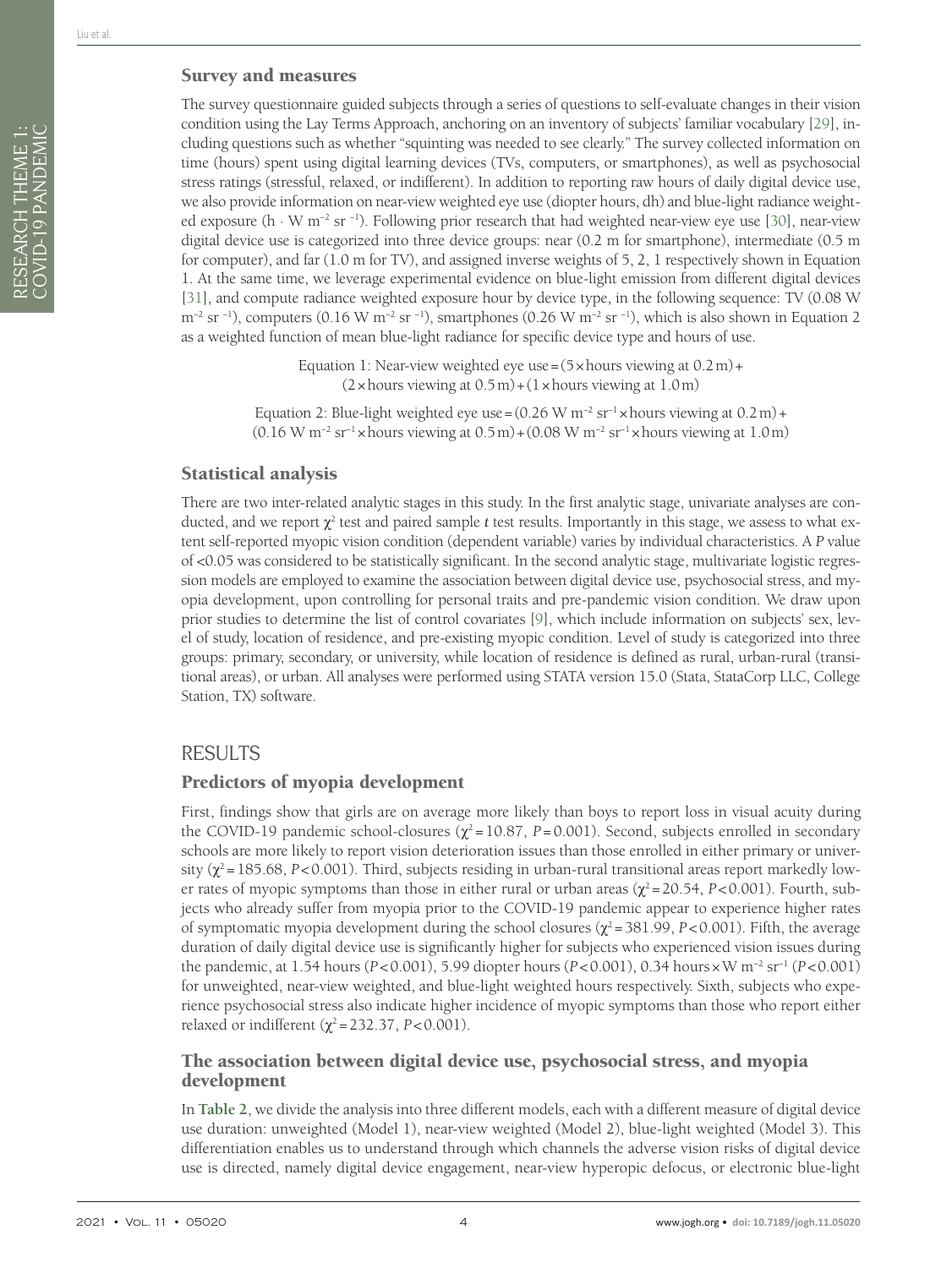<span id="page-4-0"></span>**Table 2.** Multivariate logistical regression analysis and model comparison results\*

|                               | DV: INCIDENCE OF MYOPIC SYMPTOMS (YES = 1, NO = 0) |               |         |                                    |               |              |                                     |               |         |  |  |
|-------------------------------|----------------------------------------------------|---------------|---------|------------------------------------|---------------|--------------|-------------------------------------|---------------|---------|--|--|
| <b>VARIABLES</b>              | Model 1 (Unweighted hours)                         |               |         | Model 2 (Near-view weighted hours) |               |              | Model 3 (Blue-light weighted hours) |               |         |  |  |
|                               | <b>OR</b>                                          | 95% CI        | P-value | <b>OR</b>                          | 95% CI        | $\mathbf{P}$ | <b>OR</b>                           | 95% CI        | P-value |  |  |
| Daily digital<br>device use   | 1.25                                               | $1.21 - 1.30$ | < 0.001 | 1.04                               | $1.03 - 1.05$ | < 0.001      | 2.25                                | 1.94-2.60     | < 0.001 |  |  |
| Psychosocial stress level:    |                                                    |               |         |                                    |               |              |                                     |               |         |  |  |
| Stressful                     | 1.98                                               | 1.67-2.36     | < 0.001 | 2.03                               | 1.71-2.42     | < 0.001      | 2.00                                | 1.68-2.37     | < 0.001 |  |  |
| Relaxed                       | 0.64                                               | $0.50 - 0.82$ | < 0.001 | 0.64                               | $0.50 - 0.82$ | < 0.001      | 0.65                                | $0.51 - 0.83$ | 0.001   |  |  |
| Indifferent                   |                                                    |               |         |                                    |               |              |                                     |               |         |  |  |
| Sex:                          |                                                    |               |         |                                    |               |              |                                     |               |         |  |  |
| Female                        | 1.02                                               | $0.89 - 1.18$ | 0.746   | 1.05                               | $0.91 - 1.21$ | 0.507        | 1.03                                | $0.90 - 1.19$ | 0.662   |  |  |
| Male                          |                                                    | 1             |         |                                    | 1             |              |                                     | 1             |         |  |  |
| Level of study:               |                                                    |               |         |                                    |               |              |                                     |               |         |  |  |
| Primary                       | 1.76                                               | 1.37-2.24     | < 0.001 | 1.42                               | 1.12-1.79     | 0.003        | 1.55                                | 1.23-1.97     | < 0.001 |  |  |
| Secondary                     | 1.33                                               | 1.04-1.70     | 0.022   | 1.42                               | $1.11 - 1.80$ | 0.005        | 1.36                                | $1.07 - 1.73$ | 0.013   |  |  |
| University                    |                                                    | 1             |         |                                    | 1             |              |                                     | 1             |         |  |  |
| Location of residence:        |                                                    |               |         |                                    |               |              |                                     |               |         |  |  |
| Rural                         | 1.06                                               | $0.87 - 1.29$ | 0.564   | 1.06                               | $0.87 - 1.29$ | 0.564        | 1.04                                | $0.86 - 1.27$ | 0.679   |  |  |
| Urban-rural                   | 0.78                                               | $0.60 - 0.99$ | 0.044   | 0.75                               | $0.58 - 0.97$ | 0.029        | 0.76                                | $0.59 - 0.99$ | 0.039   |  |  |
| Urban                         |                                                    | 1             |         |                                    | 1             |              |                                     | 1             |         |  |  |
| Pre-pandemic myopia condition |                                                    |               |         |                                    |               |              |                                     |               |         |  |  |
| Yes                           | 2.60                                               | 2.22-3.05     | < 0.001 | 2.75                               | 2.34-3.23     | < 0.001      | 2.66                                | 2.27-3.13     | < 0.001 |  |  |
| No                            |                                                    |               |         |                                    | 1             |              |                                     | $\mathbf{I}$  |         |  |  |

OR – odds ratio, CI – confidence interval, DV – distance vision

**\***In the second analytic stage, we investigate the association between digital device use, psychosocial stress, and myopia development, after controlling for personal traits and pre-pandemic vision condition leveraging multivariate logistic regression.

> emission. Importantly, findings across all three models indicate that daily digital device use is positively associated with myopic risks, regardless of using weighted or unweighted exposure measures. More specifically, every one-hour increase in unweighted digital device use is associated with odds ratio (OR)=1.25 (95% CI=1.21-1.30; *P*<0.001) increased incidence of myopic symptoms, while each near-view and bluelight weighted hour is associated with OR= 1.04 (95% CI = 1.03-1.05; *P* < 0.001) and OR= 2.25 (95% CI=1.94-2.60; *P*<0.001) increased risk respectively. By comparing the OR coefficients for the typical subject in the sample, who on average report 3.91 unweighted hours, 14.29 near-view weighted hours, and 0.84 blue-light weighted hours, it can be observed that the associated risk is largest for near-view weighted measure of digital device exposure ( $OR=14.86$ ), followed by unweighted ( $OR=4.89$ ) and blue-light weighted  $(OR=1.89)$  respectively.

> In addition, higher levels of psychosocial stress is shown to be positively associated with risks of myopia development, such that "Stressful" subjects are between OR=1.98 (95% CI=1.67-2.36; *P*<0.001) and OR=2.03 (95% CI=1.71-2.42; *P*<0.001) more likely to experience myopic symptoms, than those who report indifference. On the contrary, subjects who report being "Relaxed" are between OR=0.64 (95% CI=0.50-0.82; *P*<0.001) and OR=0.6 (95% CI=0.51-0.83; *P*<0.001) less likely to develop myopic symptoms, relative to those who report indifference.

> Last but not least, results for subject background information also indicate several generalizable patterns. First, girls are no more likely than boys to experience myopic symptoms across all model specifications (*P*=0.746, *P*=0.507, *P*=0.662). Second, subjects enrolled in primary are between OR=1.76 (95% CI:1.37-2.24; *P*<0.001) and OR=1.42 (95% CI=1.12-1.79; *P*=0.003) more likely than subjects in university to exhibit myopic symptoms; the same is true for subjects enrolled in secondary with slightly smaller odds ratios. Third, there is no discernable difference in myopic symptoms between rural and urban subjects across all model specifications (*P*=0.564, *P*=0.564, *P*=0.679), but subjects in urban-rural transitional areas are about OR=0.75 (95% CI=0.58-0.97; *P*=0.029) and OR=0.78 (95% CI=0.60-0.99; *P*=0.044) less at risk than those in urban areas. Fourth, pre-pandemic myopia condition among subjects is positively associated with myopia development, for which it is estimated to vary between OR=2.60 (95% CI=2.22-3.05; *P*<0.001) and OR=2.75 (95% CI=2.34-3.23; *P*<0.001).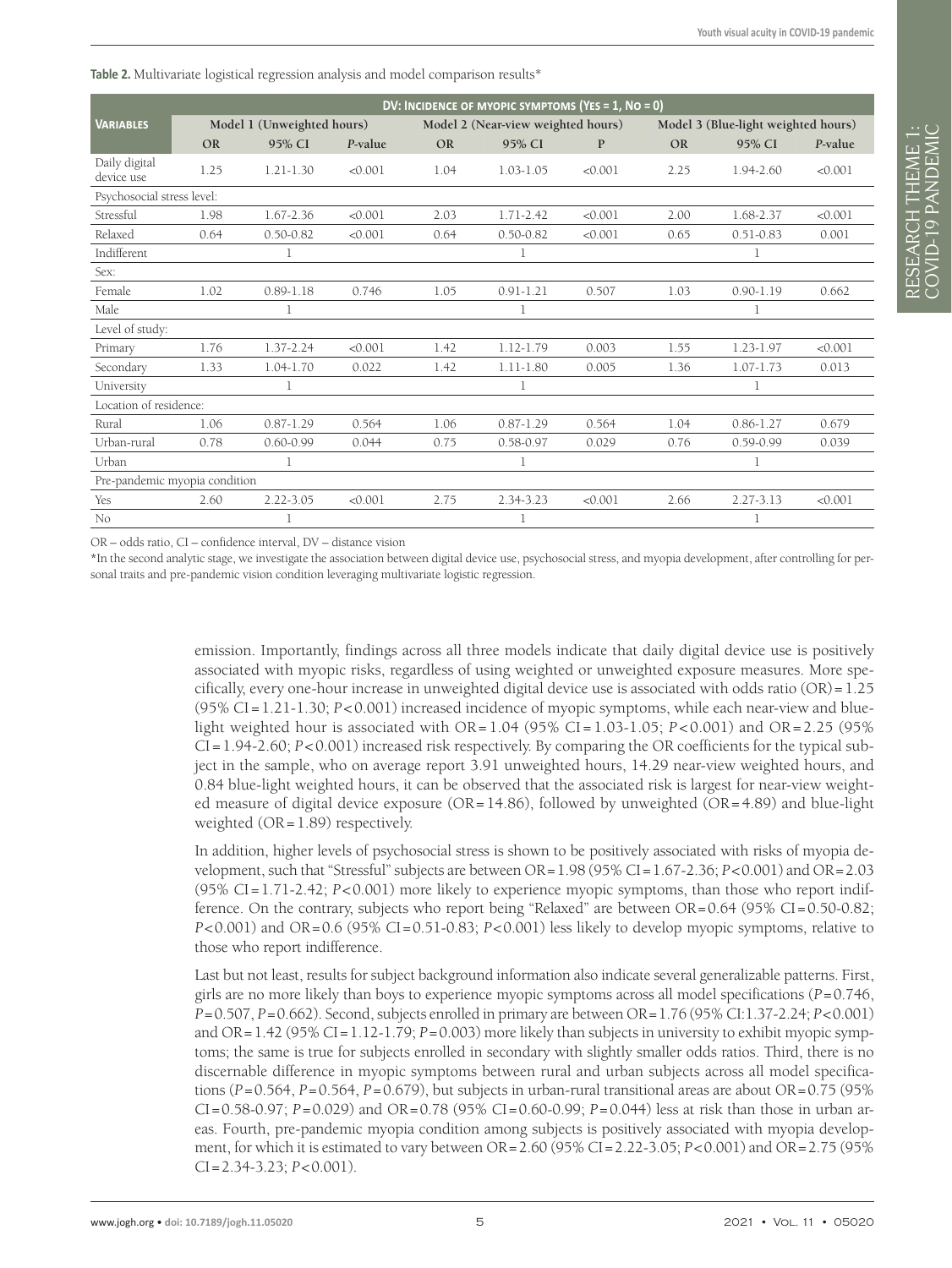Poor vision health can have extensive impacts on society as its associated consequences are often correlated with reduced quality of life and elevated digital health concerns. In this regard, the digital health risks stemming from favorable environmental factors affecting visual acuity have been less documented [[32\]](#page-7-15), particularly during the COVID-19 pandemic when such factors have become increasingly salient. In this study, findings show that duration of digital device use is reported to be on average 3.91 hours per day in our sample, which significantly exceeds the World Health Organization digital screen use duration recommendation limit of 2 hours/d for children aged between 5 to 17 years old [\[33](#page-7-16)]. Consequentially, each additional hour of digital device use is positively associated with 1.25 OR (95% CI=1.21-1.30; *P*<0.001) increased risk of myopia symptoms. Results are categorically similar after weighting digital device use by near-view distance and bluelight emission, indicating that more intensive sedentary use of electronic devices is linked to elevated risks of myopia development. In addition, the relative risks appear to be higher if weighting digital device use by nearview exposure, as compared to unweighted and blue-light weighted measures. These findings suggest that close proximity use of electronic devices may be a main channel through which myopigenic behavioral changes can elevate youth visual health risks. In broad strokes, this is consistent with prior studies that examine near-view health risks of digital devices [[34\]](#page-7-17), although several prior studies have highlighted that extended blue-light exposure presents key adverse clinical implications [\[35](#page-7-18)]. In this regard, youth and parental awareness of the risks of near-view digital device use should be broadly communicated, and public health recommendations on good eye use habits such as frequent eye breaks and timed device use intervals should be made widely available to youth and their families. This would be particularly meaningful considering that COVID-19 pandemic-induced remote learning is still on-going in many territories/economies. To this end, this study contributes large-scale survey evidence on the association between digital device use, psychosocial stress, and myopia development.

Despite global concerns and practitioner warnings against the adverse prospects of a looming myopia epidemic amidst the COVID-19 pandemic [\[1](#page-6-0)], there exists few population-based studies that explore the magnitude of emerging myopigenic risks among youth as result of heightened psychosocial stress due to social isolation. Findings in this study uncover the critical psychosocial health consequences of the pandemic on visual health, by showing that psychologically stressful condition is associated with approximately OR 1.98 (95% CI=1.67- 2.36; *P*<0.001) increased risk of developing myopic symptoms. Prior studies have suggested that acute psychological stress may have a role in driving environmentally derived myopia incidence, corroborating our findings in this study. Complementing prior research that have yet to engage in jointly assessing psychosocial and physio-behavioral pathways [[36\]](#page-7-19), findings in this study imply that the less noticeable psychosocial consequences of the pandemic on youth visual health are on par, if not more influential, than its physio-behavioral counterparts. In this regard, it is critical to realize that school closures and home confinement can prompt psychosocial stressors, and home remedying interventions through frequent verbal interactions may be necessary to avoid developing posttraumatic complication [\[37](#page-7-20)].

Finally, a limitation in this study worth pointing out is relying on subjects' self-evaluation of vision status, rather than conducting specialist eye examination, which would be ideal to detect refractive error. Since the initial COVID-19 outbreak, ophthalmologist availability has reduced significantly [\[38\]](#page-7-21), and clinic visits have been particularly less viable. Under logistical circumstances and social-distancing requirements propagated by the COVID-19 pandemic, this study elects a rapid survey approach, which has been suggested by prior studies to be reasonably reliable for large samples [\[39](#page-7-22)]. In addition, the election to adopt a rapid online survey design may also have introduced nonrandom sampling bias, since the voluntary nature of survey enrollment creates a selection challenge common to many observational studies, particularly favoring those who live in urban areas, have access to internet and digital devices. Relatedly, further studies in the future may consider leveraging representative household- and phone-based eye examination survey approaches that are developed since the initial COVID-19 outbreak [\[40](#page-7-23)], in complementing data solicited through subjects' self-evaluation.

# **CONCLUSION**

The scale at which the COVID-19 pandemic has affected livelihoods globally is unprecedented, particularly for an entire generation of youths coping with drastic changes in their daily lives. The less noticeable vision health risks of the pandemic are likely significant considering that school closures are widespread and on-going. These implications are especially relevant for youths, whose eyes are continuing to develop. Critically, alternative digital learning arrangements at home and myopigenic behavioral changes that are characterized by extended sedentary engagement with digital learning devices at close proximity will inevitably create critical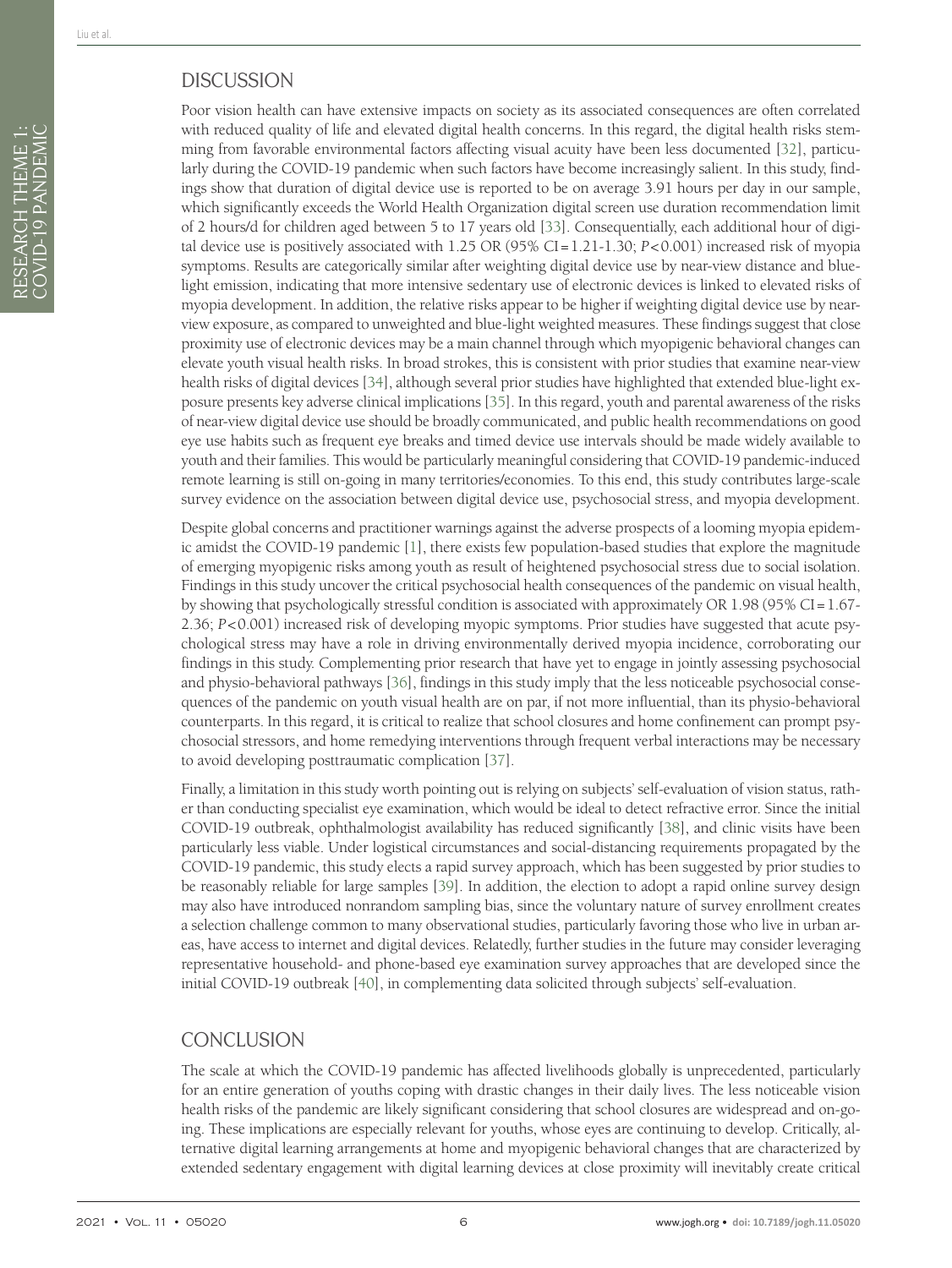risk factors for vision deterioration among school-age youth. In addition, psychosocial stress as a result of extended home confinement and social isolation is another crucial risk factor driving decline in visual acuity among youth. While our study provides an initial assessment of the potential risk factors of digital device use and psychosocial stress on myopia during the global COVID pandemic, further studies are needed to confirm the generalizability of these findings. Last but not least, future school-closure and delay-opening policies should be cognizant of the health impacts of extended dependence on digital learning modalities, and design innovative activity-based mitigation and low-tech alternative learning strategies [\[41\]](#page-7-24), in order to minimize the longer-term collateral vision consequences on an entire generation of youth that is affected.

**Acknowledgements:** We are grateful to all participants for giving us their time in this study, and we thank Xiaoli Feng and Xiangna Kong at Teachers Daily (*Jiaoshibao*) for data collaboration.

**Ethics approval:** The study was conducted according to the guidelines of the Declaration of Helsinki and approved by the Institutional Review Board, Shaanxi Normal University.

**Funding:** This study was supported by the National Ethnic Affairs Commission of China Research Fund [2021GMD042]. The funder had no role in study design, data collection and analysis, decision to publish or preparation of the manuscript.

**Authorship contributions:** JL, QC, and JD designed the study. JL and QC conducted the data analysis. JL and QC prepared the first version of the manuscript. All authors revised the manuscript for important intellectual content and have read and agreed to the published version of the manuscript.

**Competing interests:** The authors have completed the ICMJE Declaration of Interest Form (available upon request from the corresponding author), and declare no conflict of interest.

- <span id="page-6-0"></span>1 Tideman JW, Snabel MC, Tedja MS, van Rijn GA, Wong KT, Kuijpers RW, et al. Association of Axial Length with Risk of Uncorrectable Visual Impairment for Europeans with Myopia. JAMA Ophthalmol. 2016;134:1355-63. [Medline:27768171](https://www.ncbi.nlm.nih.gov/entrez/query.fcgi?cmd=Retrieve&db=PubMed&list_uids=27768171&dopt=Abstract) [doi:10.1001/jamaophthalmol.2016.4009](https://doi.org/10.1001/jamaophthalmol.2016.4009)
- <span id="page-6-1"></span>2 Modjtahedi BS, Ferris FL III, Hunter DG, Fong DS. Public health burden and potential interventions for myopia. Ophthalmology. 2018;125:628-30. [Medline:29681290](https://www.ncbi.nlm.nih.gov/entrez/query.fcgi?cmd=Retrieve&db=PubMed&list_uids=29681290&dopt=Abstract) [doi:10.1016/j.ophtha.2018.01.033](https://doi.org/10.1016/j.ophtha.2018.01.033)
- <span id="page-6-2"></span>3 Holden BA, Fricke TR, Wilson DA, Jong M, Naidoo KS, Sankaridurg P, et al. Global prevalence of myopia and high myopia and temporal trends from 2000 through 2050. Ophthalmology. 2016;123:1036-42. [Medline:26875007](https://www.ncbi.nlm.nih.gov/entrez/query.fcgi?cmd=Retrieve&db=PubMed&list_uids=26875007&dopt=Abstract) [doi:10.1016/j.oph](https://doi.org/10.1016/j.ophtha.2016.01.006)[tha.2016.01.006](https://doi.org/10.1016/j.ophtha.2016.01.006)
- <span id="page-6-3"></span>4 Vitale S, Ellwein L, Cotch MF, Ferris FL III, Sperduto R. Prevalence of refractive error in the United States, 1999-2004. Arch Ophthalmol. 2008;126:1111-9. [Medline:18695106](https://www.ncbi.nlm.nih.gov/entrez/query.fcgi?cmd=Retrieve&db=PubMed&list_uids=18695106&dopt=Abstract) [doi:10.1001/archopht.126.8.1111](https://doi.org/10.1001/archopht.126.8.1111)
- <span id="page-6-4"></span>5 Williams KM, Verhoeven VJ, Cumberland P, Bertelsen G, Wolfram C, Buitendijk GH, et al. Prevalence of refractive error in Europe: the European eye epidemiology (E3) consortium. Eur J Epidemiol. 2015;30:305-15. [Medline:25784363](https://www.ncbi.nlm.nih.gov/entrez/query.fcgi?cmd=Retrieve&db=PubMed&list_uids=25784363&dopt=Abstract) [doi:10.1007/](https://doi.org/10.1007/s10654-015-0010-0) [s10654-015-0010-0](https://doi.org/10.1007/s10654-015-0010-0)
- <span id="page-6-5"></span>6 Pan CW, Dirani M, Cheng CY, Wong TY, Saw SM. The age-specific prevalence of myopia in Asia: a meta-analysis. Optom Vis Sci. 2015;92:258-66. [Medline:25611765](https://www.ncbi.nlm.nih.gov/entrez/query.fcgi?cmd=Retrieve&db=PubMed&list_uids=25611765&dopt=Abstract) [doi:10.1097/OPX.0000000000000516](https://doi.org/10.1097/OPX.0000000000000516)
- 7 Pan CW, Ramamurthy D, Saw SM. Worldwide prevalence and risk factors for myopia. Ophthalmic Physiol Opt. 2012;32:3- 16. [Medline:22150586](https://www.ncbi.nlm.nih.gov/entrez/query.fcgi?cmd=Retrieve&db=PubMed&list_uids=22150586&dopt=Abstract) [doi:10.1111/j.1475-1313.2011.00884.x](https://doi.org/10.1111/j.1475-1313.2011.00884.x)
- <span id="page-6-6"></span>8 Ding BY, Shih YF, Lin LLK, Hsiao CK, Wang IJ. Myopia among schoolchildren in East Asia and Singapore. Surv Ophthalmol. 2017;62:677-97. [Medline:28359704](https://www.ncbi.nlm.nih.gov/entrez/query.fcgi?cmd=Retrieve&db=PubMed&list_uids=28359704&dopt=Abstract) [doi:10.1016/j.survophthal.2017.03.006](https://doi.org/10.1016/j.survophthal.2017.03.006)
- <span id="page-6-7"></span>9 Recko M, Stahl ED. Childhood myopia: epidemiology, risk factors, and prevention. Mo Med. 2015;112:116. [Medline:25958656](https://www.ncbi.nlm.nih.gov/entrez/query.fcgi?cmd=Retrieve&db=PubMed&list_uids=25958656&dopt=Abstract)
- <span id="page-6-8"></span>10 Liu J, Li B, Sun Y, Chen QY, Dang J. Adolescent Vision Health During the Outbreak of COVID-19. Association Between Digital Screen Use and Myopia Progression. Front. Pediatr. 2021;9:662984. [Medline:34113588](https://www.ncbi.nlm.nih.gov/entrez/query.fcgi?cmd=Retrieve&db=PubMed&list_uids=34113588&dopt=Abstract) [doi:10.3389/fped.2021.662984](https://doi.org/10.3389/fped.2021.662984)
- <span id="page-6-9"></span>11 Wong CW, Tsai A, Jonas JB, Ohno-Matsui K, Chen J, Ang M, et al. Digital Screen Time During COVID-19 Pandemic: Risk for a Further Myopia Boom? Am J Ophthalmol. 2021;223:333-7. [Medline:32738229](https://www.ncbi.nlm.nih.gov/entrez/query.fcgi?cmd=Retrieve&db=PubMed&list_uids=32738229&dopt=Abstract) [doi:10.1016/j.ajo.2020.07.034](https://doi.org/10.1016/j.ajo.2020.07.034)
- <span id="page-6-10"></span>12 Navel V, Beze S, Dutheil F. COVID-19, sweat, tears, and myopia? Clin Exp Optom. 2020;103:555-7. [Medline:32396988](https://www.ncbi.nlm.nih.gov/entrez/query.fcgi?cmd=Retrieve&db=PubMed&list_uids=32396988&dopt=Abstract) [doi:10.1111/cxo.13086](https://doi.org/10.1111/cxo.13086)
- <span id="page-6-11"></span>13 Dresp-Langley B. Children's Health in the Digital Age. Int J Environ Res Public Health. 2020;17:3240. [Medline:32384728](https://www.ncbi.nlm.nih.gov/entrez/query.fcgi?cmd=Retrieve&db=PubMed&list_uids=32384728&dopt=Abstract) [doi:10.3390/ijerph17093240](https://doi.org/10.3390/ijerph17093240)
- <span id="page-6-12"></span>14 Theophanous C, Modjtahedi BS, Fong DS. Myopia prevalence and risk factors in children. Clin Ophthalmol. 2018;12:1581- 7. [Medline:30214142](https://www.ncbi.nlm.nih.gov/entrez/query.fcgi?cmd=Retrieve&db=PubMed&list_uids=30214142&dopt=Abstract) [doi:10.2147/OPTH.S164641](https://doi.org/10.2147/OPTH.S164641)
- <span id="page-6-13"></span>15 Sabel BA, Wang J, Cárdenas-Morales L, Faiq M, Heim C. Mental stress as consequence and cause of vision loss: the dawn of psychosomatic ophthalmology for preventive and personalized medicine. EPMA J. 2018;9:133-60. [Medline:29896314](https://www.ncbi.nlm.nih.gov/entrez/query.fcgi?cmd=Retrieve&db=PubMed&list_uids=29896314&dopt=Abstract) [doi:10.1007/s13167-018-0136-8](https://doi.org/10.1007/s13167-018-0136-8)
- <span id="page-6-14"></span>16 Konieczka K, Ritch R, Traverso CE, Kim DM, Kook MS, Gallino A, et al. Flammer syndrome. EPMA J. 2014;5:11. [Med](https://www.ncbi.nlm.nih.gov/entrez/query.fcgi?cmd=Retrieve&db=PubMed&list_uids=25075228&dopt=Abstract)[line:25075228](https://www.ncbi.nlm.nih.gov/entrez/query.fcgi?cmd=Retrieve&db=PubMed&list_uids=25075228&dopt=Abstract) [doi:10.1186/1878-5085-5-11](https://doi.org/10.1186/1878-5085-5-11)